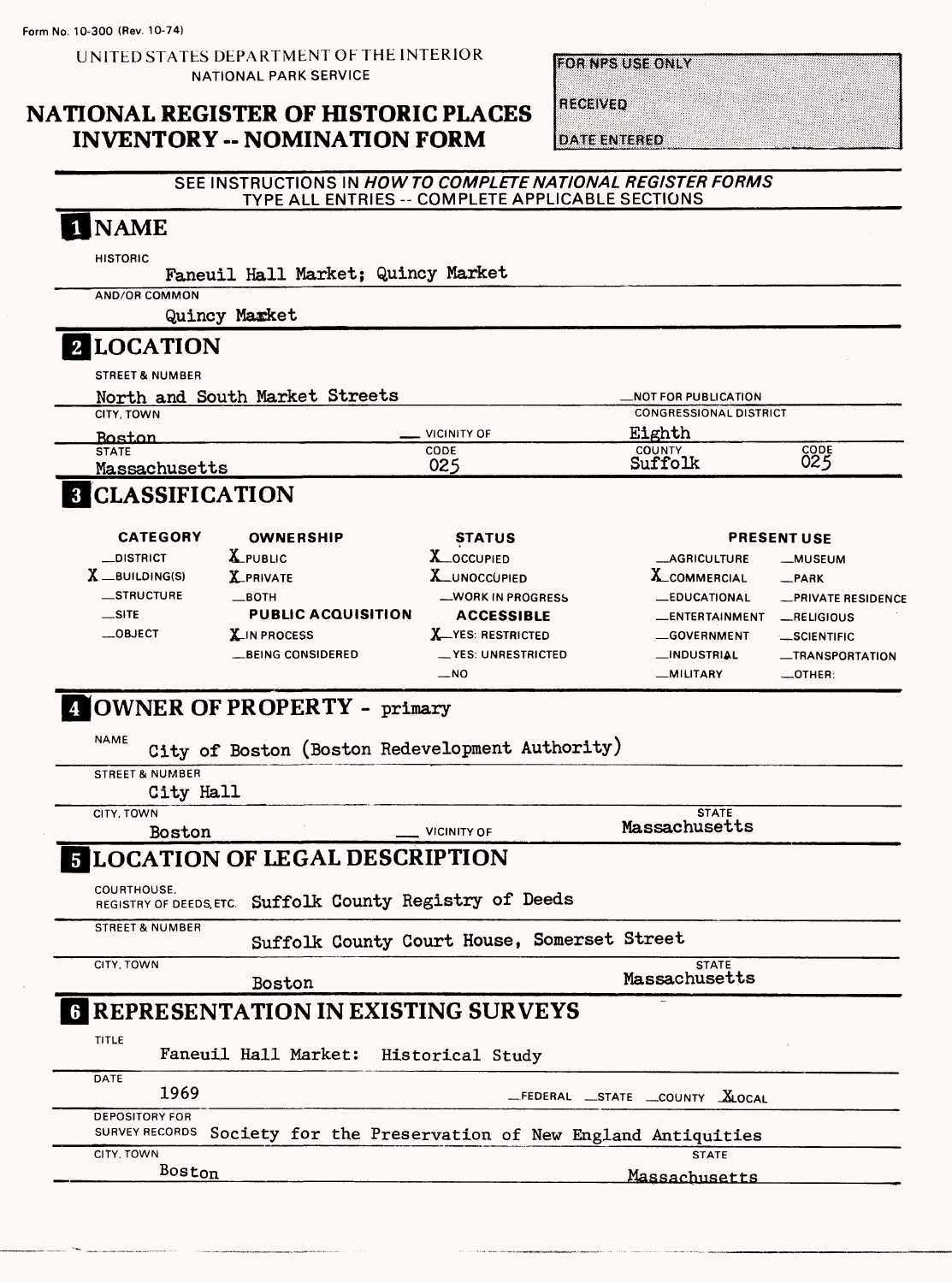

|                                | <b>CONDITION</b>                                                        |                                       | <b>CHECK ONE</b>                            |  |  |
|--------------------------------|-------------------------------------------------------------------------|---------------------------------------|---------------------------------------------|--|--|
| <b>__EXCELLENT</b><br>$X$ GOOD | __DETERIORATED<br>RUNS                                                  | <b>LUNALTERED</b><br><b>X_ALTERED</b> | <b>A</b> ORIGINAL SITE<br>DATE<br>$_M$ OVED |  |  |
|                                | <b>LUNEXPOSED</b><br><b>FAIR</b><br><b>Preservation work in process</b> |                                       |                                             |  |  |

DESCRIBE THE PRESENT AND ORIGINAL (IF KNOWN) PHYSICAL APPEARANCE Designed by the noted Boston architect Alexander Parris and constructed in 1826-2?, Faneuil Hall Market (Quincy Market) and its flanking rows of stores on North and South Market Streets constitute one of the most impressive and large-scaled market complexes built in the United States during the first half of the 19th century. The site for the complex, on the waterfront immediately east of Boston's historic Faneuil Hall, was created by filling the Town Dock and building over the wharves between it and Long Wharf (see accompanying development plan). Subsequent filling has moved the waterfront some three blocks further to the east and the Fitzgerald Expressway, constructed in the 1950's, has effectively broken the visual link between it and the market complex. All three buildings in the complex are currently being repaired and restored to their original appearance under the supervision of the Boston Redevelopment Authority,

Still virtually unaltered, the Faneuil Hall Market is a 2-story rectangular granite structure, consisting of two long gable-roofed wings extending east and west from a higher 2-story center section topped by a large saucer dome with lantern. The Market is 535 feet long and 50 feet deep; its center portion, which projects slightly on the north and south elevations, is  $74\frac{1}{2}$  feet long and 55 feet deep. At the end of each wing is a portico comprised of four large Doric columns which support a pediment with a circular window in the center of its tympanum. Perhaps the most notable exterior feature of the Market is the serial post-and-lintel structural system of the wings. Instead of laying up stone blocks in the traditional horizontal pattern, Parris set narrow monolithic granite slabs on end to produce a row of piers and capped each with another slab as the lintel. The succession of narrow bays thus defined allowed a much large window area than had previously been possible with solid bearing walls. Doors and first floor windows in the wings are round-arched; second floor windows are square-headed. The center section of the Market is rusticated on the first floor with square-headed windows and doors recessed in blind arches; the tall second floor windows are round-arched. A stone parapet encloses the roof and dome.

Internal support for the Market is provided by cast iron columns set at regular intervals along a central aisle which runs the length of the first floor. The areas on either side of the aisle are divided into a total of 128 stalls. The second floor originally contained seven large halls or exhibit rooms, all directly connected, which have since been divided into offices.

Though the commercial structures which flank the Market on the north and south were substantially altered during the late 19th and early 20th centuries, these later elements have already been removed by the current restoration and both have essentially returned to their original appearance. The front elevations and full first floors of both buildings are constructed of granite; end and rear elevations (above the first floors) and party walls are brick. The north structure is 520 feet long and 55 feet deep and that on the south measures 530 by 65 feet. Both are  $4\frac{1}{2}$  stories with gabled roofs broken by chimneys at the ridge and jerkin-head dormers set just above the eaves. Party walls divide each building into 22  $\mu$ bay stores. Doorways and first-floor shop windows are set into a post-and-lintel system which repeats that of the Market wings. On the first elevations, second floor windows are round-arched while those on the third and fourth stories return to post-and-lintel framing; all other windows (rear and end elevations above the first story) have flat arches.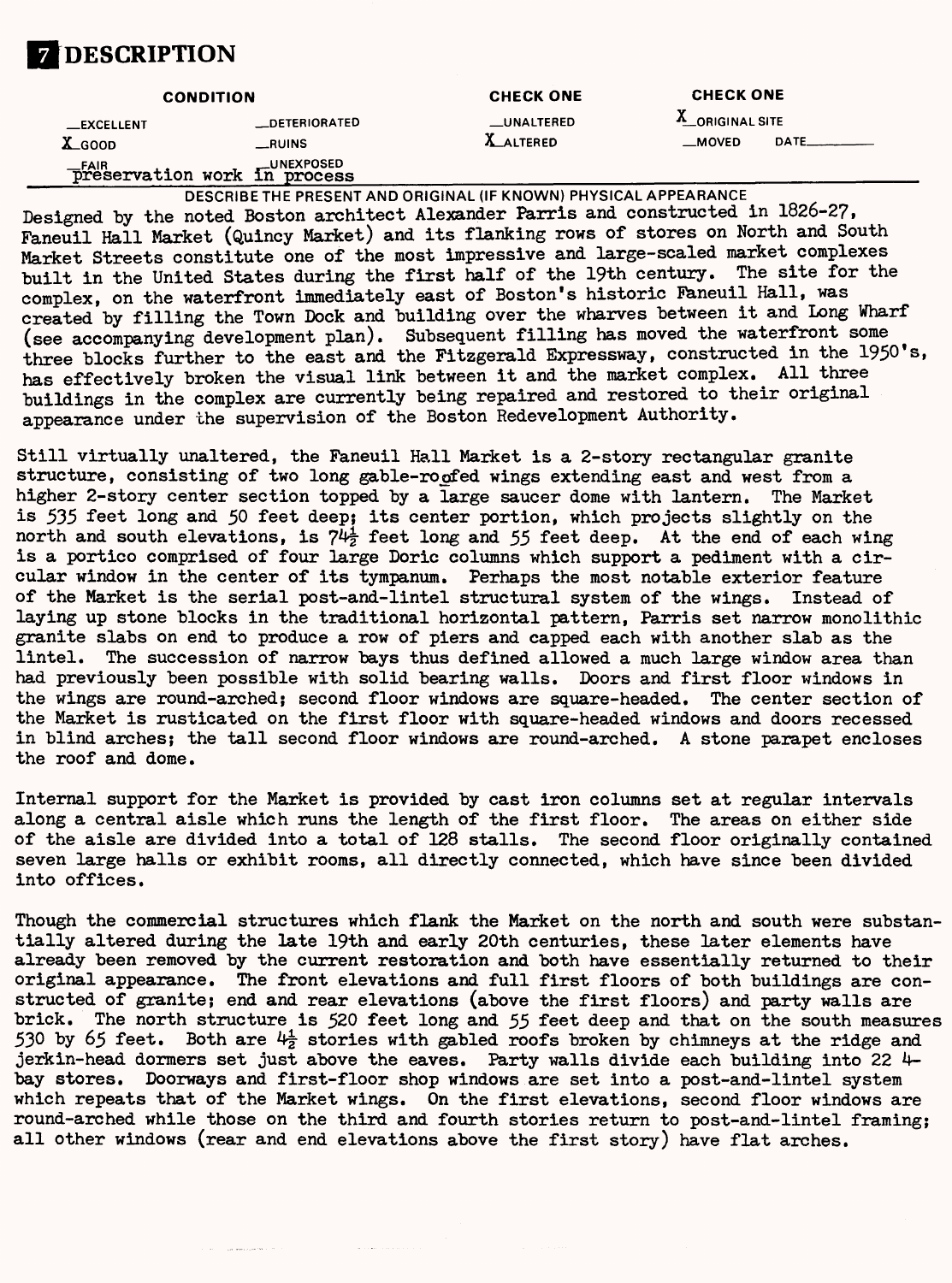

| <b>PERIOD</b>    | AREAS OF SIGNIFICANCE -- CHECK AND JUSTIFY BELOW |                        |                               |                                  |  |  |  |
|------------------|--------------------------------------------------|------------------------|-------------------------------|----------------------------------|--|--|--|
| -PREHISTORIC     | <b>LARCHEOLOGY-PREHISTORIC</b>                   | COMMUNITY PLANNING     | <b>LANDSCAPE ARCHITECTURE</b> | RELIGION                         |  |  |  |
| $-1400-1499$     | <b>ARCHEOLOGY-HISTORIC</b>                       | <b>CONSERVATION</b>    | $\equiv$ LAW                  | $\equiv$ SCIENCE                 |  |  |  |
| $-1500-1599$     | <b>LAGRICULTURE</b>                              | <b>LECONOMICS</b>      | <b>LITERATURE</b>             | $\_$ SCULPTURE                   |  |  |  |
| $-1600-1699$     | <b>X</b> ARCHITECTURE                            | <b>_EDUCATION</b>      | __MILITARY                    | _SOCIAL/HUMANITARIAN             |  |  |  |
| $-1700-1799$     | $\_$ ART                                         | _ENGINEERING           | __MUSIC                       | $\overline{\phantom{0}}$ THEATER |  |  |  |
| $X_{-1800-1899}$ | <b>X_COMMERCE</b>                                | EXPLORATION/SETTLEMENT | <b>MPHILOSOPHY</b>            | _TRANSPORTATION                  |  |  |  |
| $-1900-$         | COMMUNICATIONS                                   | __INDUSTRY             | _POLITICS/GOVERNMENT          | $\equiv$ OTHER (SPECIFY)         |  |  |  |
|                  |                                                  | $_{\text{L}N}}$        |                               |                                  |  |  |  |
|                  |                                                  |                        |                               |                                  |  |  |  |

**SPECIFIC DATES 1825-1826 BUILDER/ARCHITECT Alexander**

#### **STATEMENT OF SIGNIFICANCE**

Designed by the noted Boston architect Alexander Parris and erected in 1826-2?, the 2 story granite Faneuil Hall Market (Quincy Market) and its flanking  $4\frac{1}{2}$ -story brick and granite commercial structures constitute one of the most impressive and large-scaled market complexes built in the United States during the first half of the 19th century. In addition the central building illustrates the successful use of two major structural innovations of the period: cast iron columns for interior support and a massive serial post-and-lintel system for exterior walls allowing a much larger window area than had previously been possible. Until recently, the Market and commercial structures were in only fair condition and the latter had been considerably altered; however, all three are currently undergoing extensive restoration under the supervision of the Boston Redevelopment Authority. Upon completion of this project, the buildings will continue to be used for commercial purposes.

#### Historical Background

Faneuil Hall Market is frequently identified as Quincy Market in honor of Josiah Quincy, the man responsible for its construction. A man of means, culture, and public dedication, Quincy served as Mayor of Boston from 1823 to 1828. His success in that office was such that for over half a century thereafter his administration remained the standard by which subsequent mayors were judged. Perhaps his most enduring accomplishment was the construction of the Faneuil Hall Market.

By the time Quincy took office, Boston's existing market facilities in Faneuil Hall (completed 1?42; enlarged 1805-06) were obviously inadequate; temporary wooden sheds cluttered the immediate area and on market days farmers' carts completely obstructed all adjacent streets. To remedy the situation Mayor Quincy undertook a major piece of city planning, proposing construction of a new market immediately east of Faneuil Hall on a site to be created by filling 4n the Town Dock and building over the wharves between it and Long Wharf to the south (see accompanying development plan). Mayor Quincy held a public meeting to consider his proposal on January 13, 1824; despite oppesition from some influential citizens the plan was approved and shortly thereafter was endorsed by the Massachusetts legislature.

Quincy's original plan had called for the construction of a traditional market house—a long one-story structure comprised of a gabled roof supported by brick piers—similar in plan to the New Market in Philadelphia. However, Alexander Parris, the architect retained by the Mayor and City Council, produced a much grander and more radical design which proposed the construction of a long central two-story market house flanked on the north and south by equally long  $4\frac{1}{2}$ -story commercial buildings, the market to be of granite, the flanking buildings of granite and brick.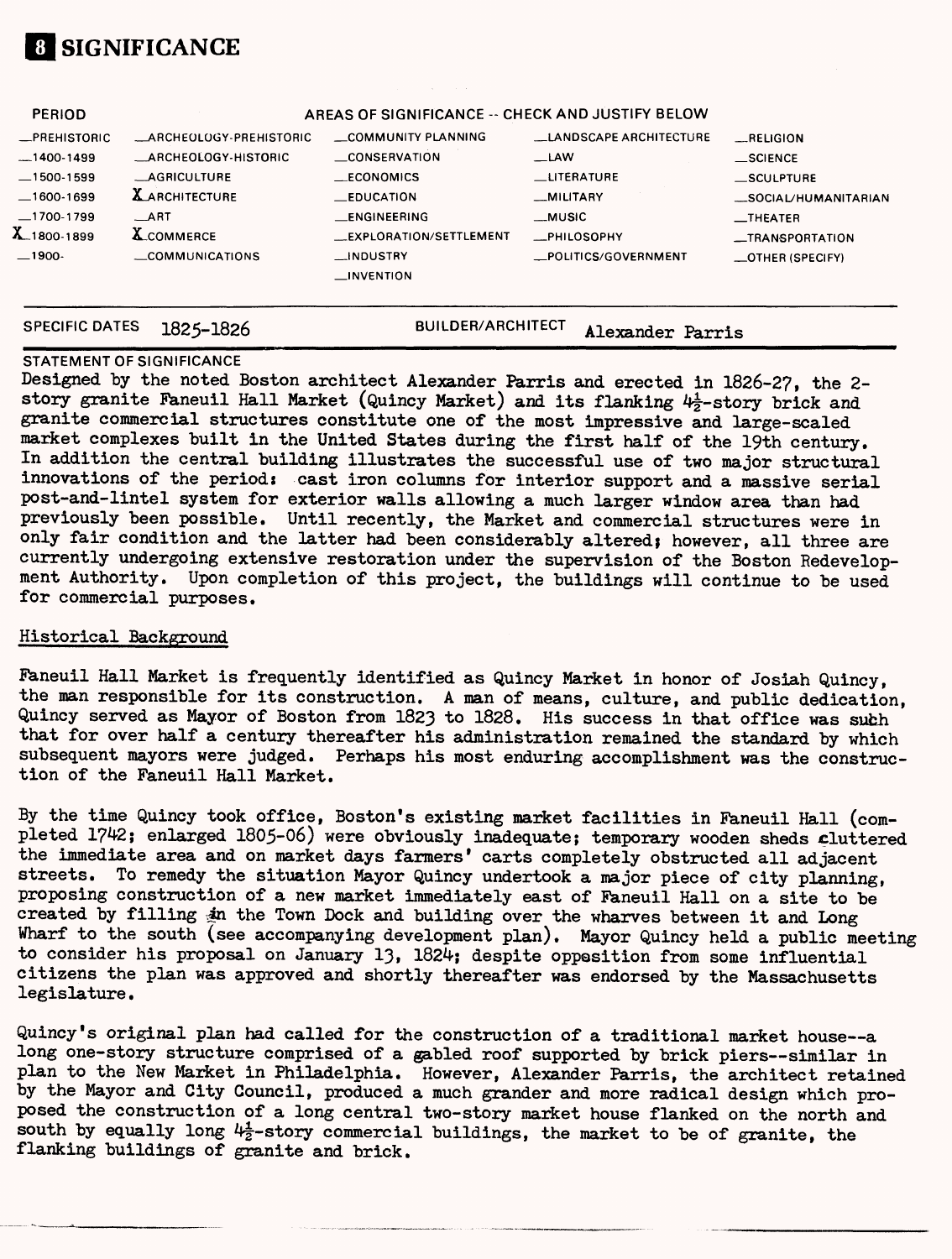# **GMAJOR BIBLIOGRAPHICAL REFERENCES**<br>Hamlin, Talbot F. Greek Revival Architecture in At

Hamlin, Talbot F. Greek Revival Architecture in America (New York, 1944).<br>Kilham, Walter H. Boston After Bulfinch, An Account of Its Ameritasium.

m, Walter H. Boston After Bulfinch, An Account of Its Architecture, 1800-1900 (Cambridge, Massachusetts, 1948).

Quincy, Josiah. A Municipal History of the Town and City of Boston During Two Centuries (Boston, 1852).

Windsor, Justin. The Memorial History of Boston (4 volumes, Boston, 1881).

#### **3GEOGRAPHICAL DATA**

ACREAGE OF NOMINATED PROPERTY **approximately UTM REFERENCES**



VERBAL BOUNDARY DESCRIPTION

The boundaries of the National Historic Landmark designation for the Faneuil Hall Market, including that structure and the flanking rows of commercial stores, are defined as follows (see accompanying development plan for street alignment): beginning at the intersection of the southern curbline of Clinton Street and the western curbline of Commercial Street: thence, southerly along said western curbline to its intersection with the northern curbline of Chatham Street: thence, westerly along said northern curbline to its intersection with the eastern curbline of Merchants Rows (cont'd)

**LIST ALL STATES AND COUNTIES FOR PROPERTIES OVERLAPPING STATE OR'COLTNTV'BOUNDARIES**

| <b>STATE</b> | CODE | COUNTY        | CODE |
|--------------|------|---------------|------|
|              |      |               |      |
| <b>STATE</b> | CODE | <b>COUNTY</b> | CODE |

## **[FORM PREPARED BY**

NAME/TITLE Polly M. Rettig, Historian, Landmark Review Project; original forms prepared by S. S. Bradford,  $1/20/67$ , and Charles W. Snell,  $6/29/70$ .

| <b>ORGANIZATION</b>                          | DATE                 |
|----------------------------------------------|----------------------|
| Historic Sites Survey, National Park Service | 7/28/75              |
| <b>STREET &amp; NUMBER</b>                   | <b>TELEPHONE</b>     |
| 1100 L Street, N.W.                          | $202 - 523 - 5464$   |
| <b>CITY OR TOWN</b>                          |                      |
| Washington                                   | District of Columbia |

#### **ID** STATE HISTORIC PRESERVATION OFFICER CERTIFICATION

|                                     |                                                                                                                                                                                                                                                                                                                                                                        | THE EVALUATED SIGNIFICANCE OF THIS PROPERTY WITHIN THE STATE IS: |                                  |  |
|-------------------------------------|------------------------------------------------------------------------------------------------------------------------------------------------------------------------------------------------------------------------------------------------------------------------------------------------------------------------------------------------------------------------|------------------------------------------------------------------|----------------------------------|--|
|                                     | NATIONAL___                                                                                                                                                                                                                                                                                                                                                            | $STATE$ <sub>______</sub>                                        | $LOCAL$ <sub>------</sub>        |  |
| <b>HISTORIC</b><br><b>LANDMARKS</b> | As the designated State Historic Preservation Officer for the National Historic Preservation Act of 1966 (Public Law 89-665). I<br>hereby nominate this property for inclusion in the National Register and certify that it has been evaluated according to the<br>criteria and procedures set forth by the National Park Service.<br>FEDERAL REPRESENTATIVE SIGNATURE | N/A<br>National Historic Landmark                                |                                  |  |
| IMATIONAL)                          | <b>TITLE</b>                                                                                                                                                                                                                                                                                                                                                           |                                                                  | <b>DATE</b>                      |  |
|                                     | <b>FOR NPS USE ONLY</b><br>I HEREBY CERTIFY THAT THIS PROPERTY IS INCLUDED IN THE NATIONAL REGISTER<br>DIRECTOR, OFFICE OF ARCHEOLOGY AND MISTION FRESERVATION<br><b>ATTEST:</b><br><b>KEEPER OF THE NATIONAL REGISTER</b>                                                                                                                                             |                                                                  | DATE<br><b>DATE</b>              |  |
|                                     | (NATIONAL HISTORIC<br>LANDMARKS)                                                                                                                                                                                                                                                                                                                                       |                                                                  | KNATIONAL HISTORIC<br>LANDMARKS) |  |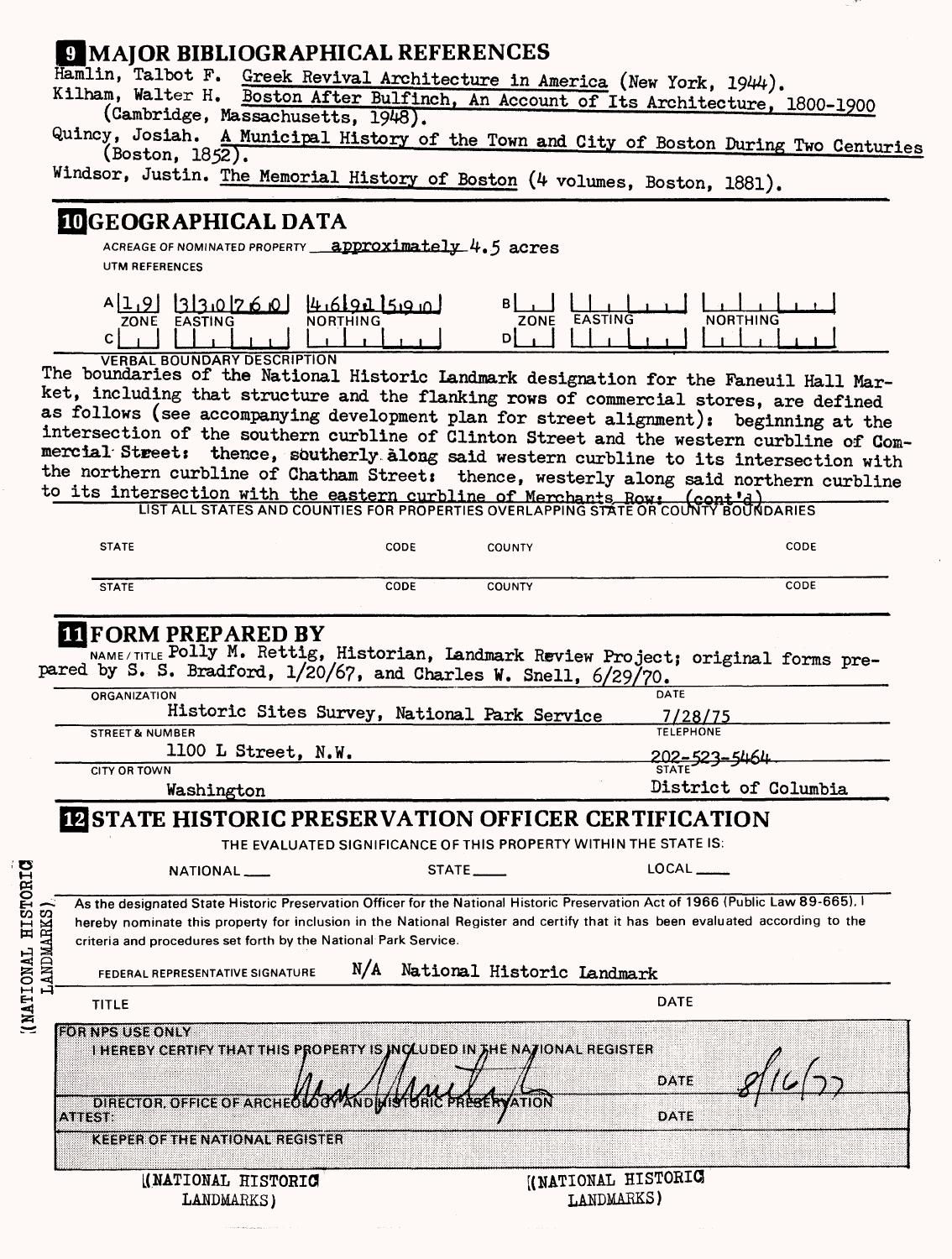UNITED STATES DEPARTMENT OF THE INTERIOR NATIONAL PARK SERVICE

| <b>FOR NPS USE ONLY</b> |  |  |  |  |
|-------------------------|--|--|--|--|
| <b>IRECEIVED</b>        |  |  |  |  |
|                         |  |  |  |  |
| DATE ENTERED            |  |  |  |  |

# **NATIONAL REGISTER OF HISTORIC PLACES INVENTORY - NOMINATION FORM**

**CONTINUATION SHEET**  $\frac{1}{R}$  **reuil Hall Market<sup>TEM NUMBER 7 PAGE 2\_\_\_\_\_\_\_\_\_\_\_\_\_\_**</sup>

Thus far the Boston Redevelopment Authority's restoration of the complex has concentrated on the flanking structures; work on the Market itself is scheduled to begin in the near future. The present appearance of the project indicates that care is being taken to maintain the architectural (design) integrity of all three buildings.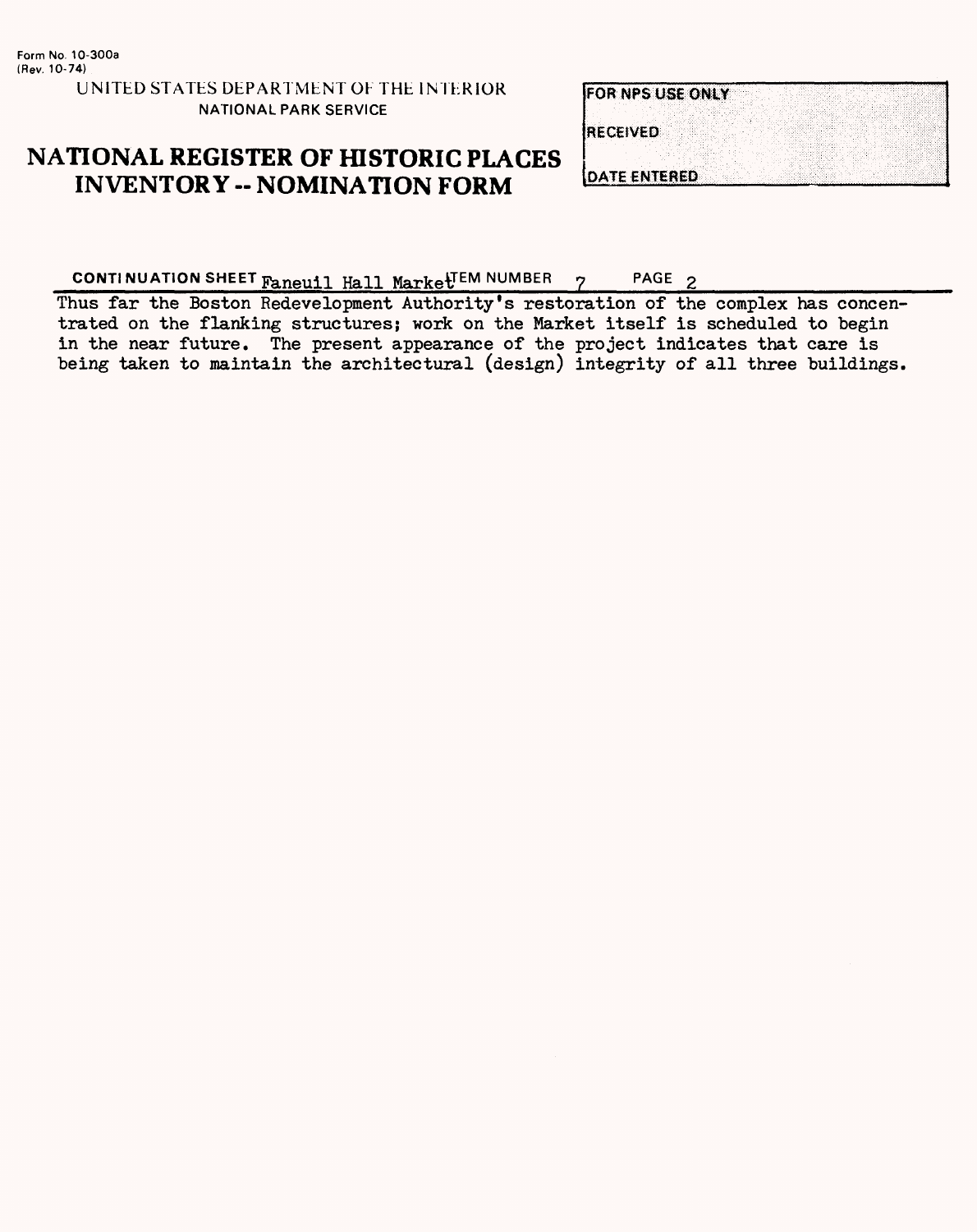## **NATIONAL REGISTER OF HISTORIC PLACES INVENTORY - NOMINATION FORM**

| <b>FOR NPS USE ONLY</b> |  |  |  |
|-------------------------|--|--|--|
|                         |  |  |  |
| <b>RECEIVED</b>         |  |  |  |
|                         |  |  |  |
| <b>DATE ENTERED</b>     |  |  |  |

#### CONTINUATION SHEETFaneuil Hall MarketTEM NUMBER 8 PAGE 2

The cornerstone of Faneuil Hall Market was laid on April 27, 1826, and the complex was opened for business the following year. The entire project, involving the creation of six new streets, the extension of a portion of the Boston waterfront, and the expenditure of more than \$1,100,000, was accomplished without any special taxes of any debt on the part of the city. The 128 stalls in the market and the stores in the flanking structures carried an extensive selection of food products and within a short time became the food distribution center not only for Boston but for most of New England. In addition, the large rooms on the second floor of the market building, known collectively as Quincy Hall, were frequently the site of commercial fairs and exhibitions such as the triennial fairs of the Massachusetts Charitable Mechanic Association.

Faneuil Hall Market and its flanking buildings continued to be used primarily for commercial purposes until the early 1970 \*s. During that period sloping shed roofs were added to the first floor of the long north and south elevations of the market but otherwise it remained relatively unchanged. The flanking buildings suffered more serious alteration and some individual store units were heavily Victorianized. All three buildings are currently being repaired and restored to their original appearance under a plan prepared by the Boston Redevelopment Authority for renewal of the area surrounding Faneuil Hall. Upon completion of the project, the buildings will return to commercial use.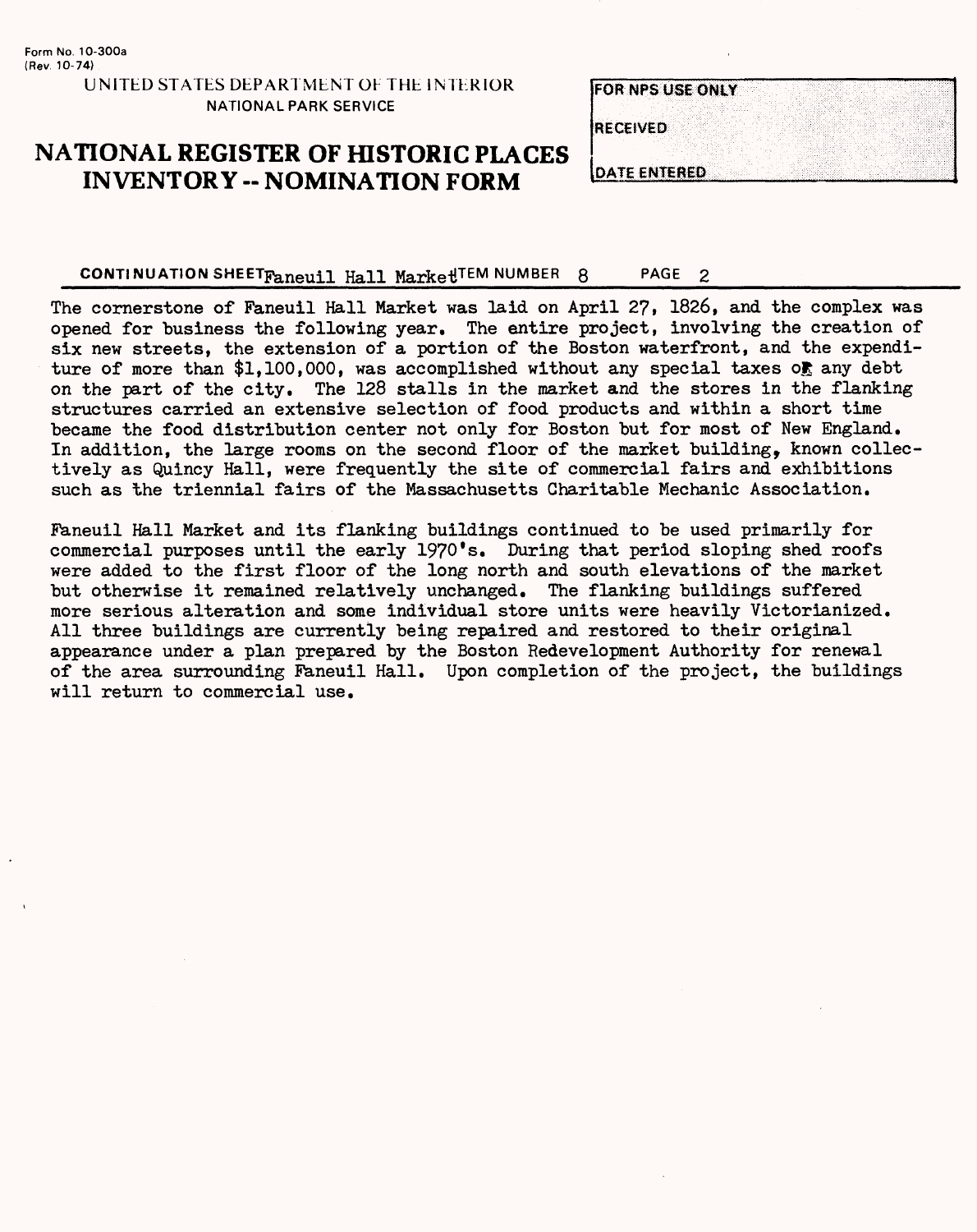**UNITED STATES DEPARTMENT OF THE INTERIOR NATIONAL PARK SERVICE**

# NATIONAL REGISTER OF HISTORIC PLACES **INVENTORY -- NOMINATION FORM**

| <b>FOR NPS USE ONLY</b> |  |  |  |  |
|-------------------------|--|--|--|--|
|                         |  |  |  |  |
| <b>IRECEIVED</b>        |  |  |  |  |
|                         |  |  |  |  |
| <b>JOATE ENTERED</b>    |  |  |  |  |

**CONTINUATION SHEET** Faneuil Hall Markel<sup>IEM</sup> NUMBER 9 PAGE  $\mathbf{\Omega}$ 

Whitehill, Walter M. Boston, A Topographical History (second edition, Cambridge, Massachusetts, 1968).